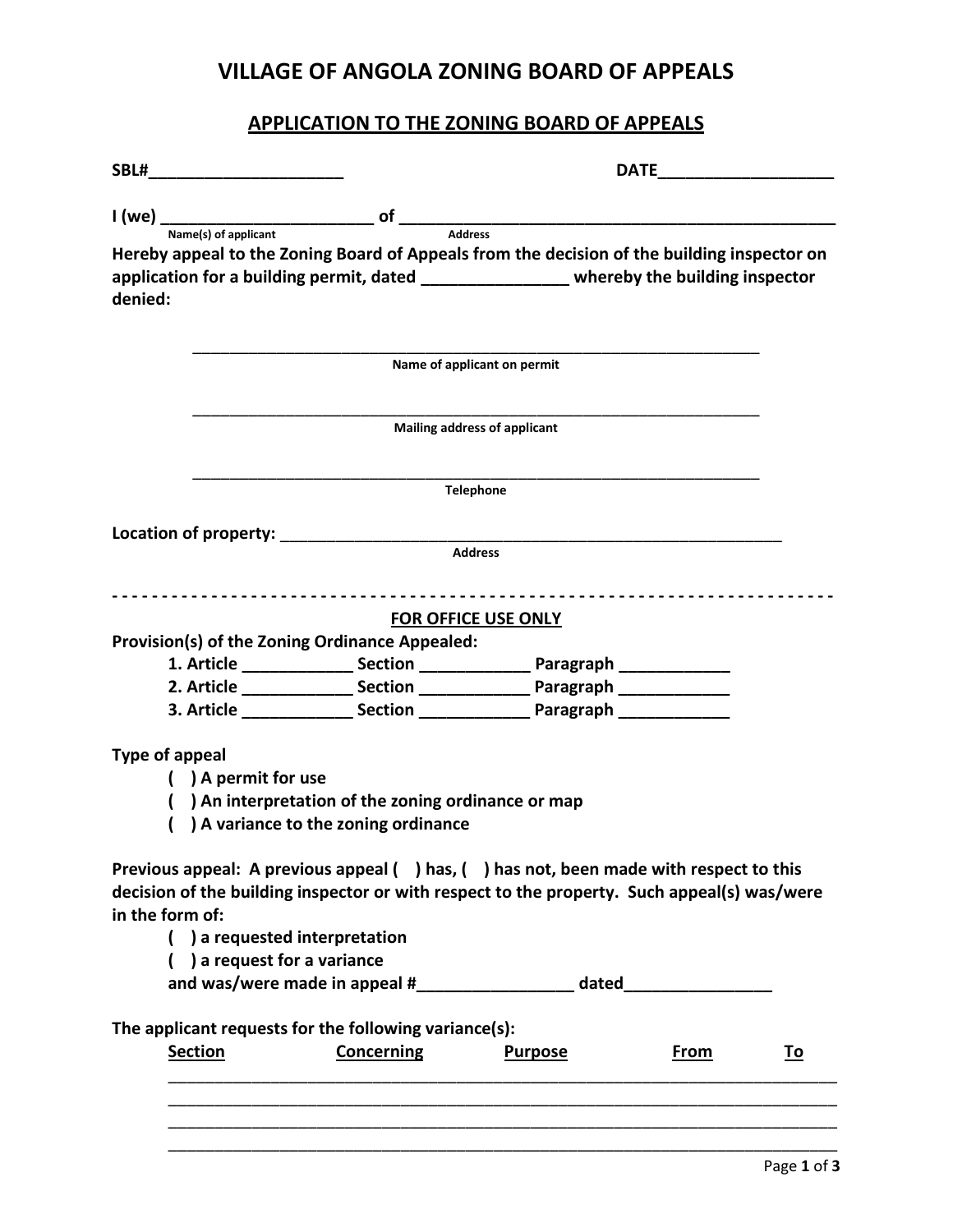### **VILLAGE OF ANGOLA ZONING BOARD OF APPEALS**

# **AREA VARIANCE QUESTIONNAIRE**

| 1.) Why will the requested variance not cause an undesirable change to the character of<br>the neighborhood or be detrimental to the surrounding properties? |
|--------------------------------------------------------------------------------------------------------------------------------------------------------------|
| 2.) Why can't you do what you want (ex. expand your house) without requiring a<br>variance?                                                                  |
| 3.) Why will the variance not have an adverse effect on the physical or environmental<br>conditions of the neighborhood?                                     |
| 4.) If your improvement has already been constructed, state in detail why it was<br>constructed without a permit and/or a variance?                          |
| <b>SIGNATURE:</b><br>DATE:                                                                                                                                   |